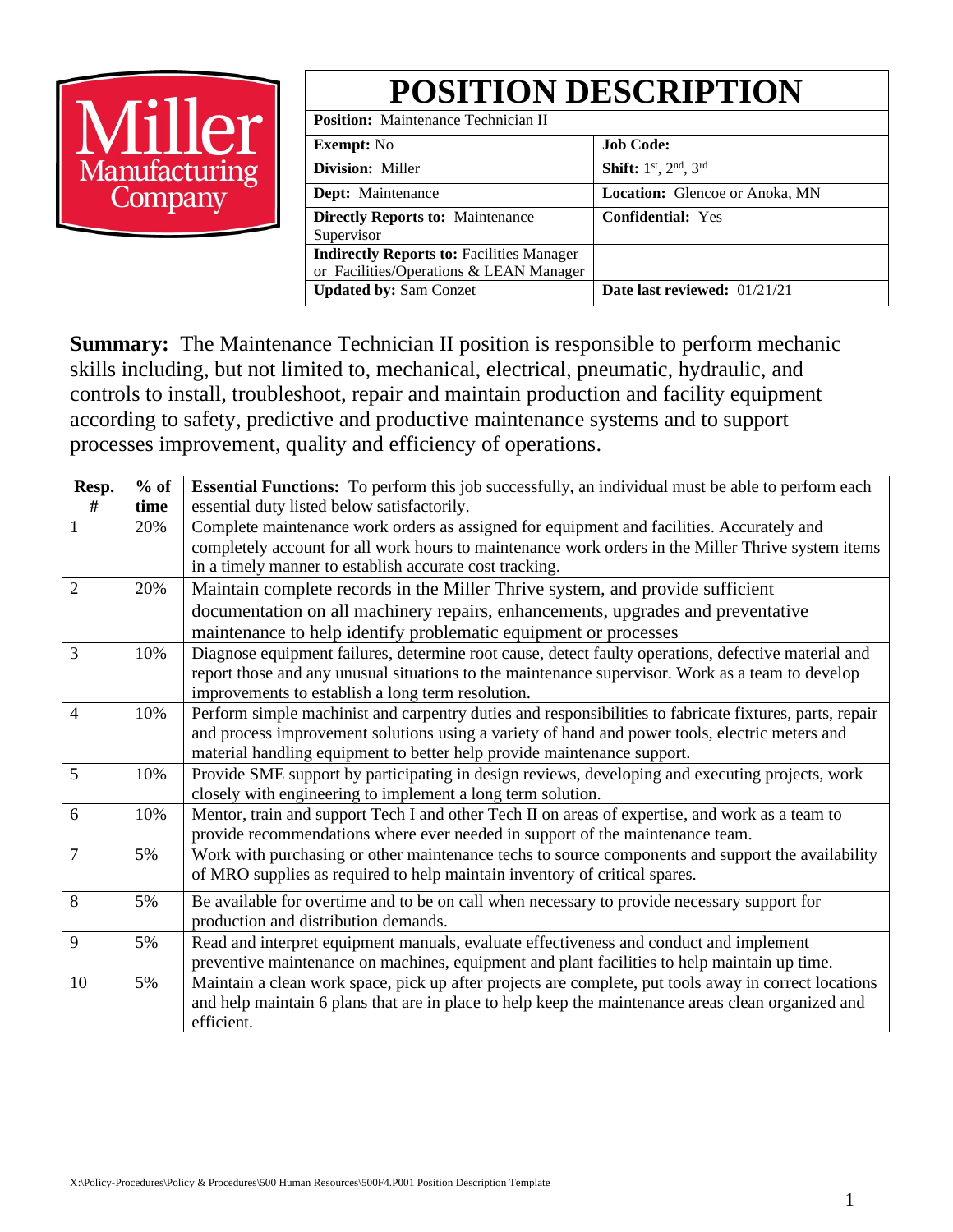| <b>Company Wide Expectations:</b> |      |                                                                                                     |  |  |  |  |  |
|-----------------------------------|------|-----------------------------------------------------------------------------------------------------|--|--|--|--|--|
|                                   | 100% | Remain Drug and Alcohol free while on Miller Manufacturing premises and within the scope of duty.   |  |  |  |  |  |
|                                   |      | Understand and comply with all Miller Manufacturing policies and procedures.                        |  |  |  |  |  |
|                                   |      | Support the Mission, Goal and QUEST (see attached)                                                  |  |  |  |  |  |
|                                   |      | Observe safety and security policies and procedures and use equipment and materials accordingly.    |  |  |  |  |  |
|                                   |      | Duties may be added, deleted or modified at any time, at the discretion of management, via written, |  |  |  |  |  |
|                                   |      | verbal, formal, or informal means.                                                                  |  |  |  |  |  |

|                | <b>Core Competencies:</b> The strategic skills listed below are needed to perform the job satisfactorily           |  |  |  |  |
|----------------|--------------------------------------------------------------------------------------------------------------------|--|--|--|--|
| 1              | Problem solving—identifies and resolves problems in a timely manner, gathers and analyzes information              |  |  |  |  |
|                | skillfully and maintains necessary communication                                                                   |  |  |  |  |
| $\overline{2}$ | Interpersonal skills—maintain open communication with fellow employees, supervision, and management,               |  |  |  |  |
|                | remains open to others' ideas and exhibits willingness to try new things.                                          |  |  |  |  |
| 3              | Planning/organizing—prioritize and plans work activities and uses time efficiently                                 |  |  |  |  |
| 4              | <b>Quality control</b> —demonstrates accuracy and thoroughness and monitors own work to ensure quality             |  |  |  |  |
| 5              | Adaptability—adapts to changes in the work environment, manages competing demands and is able to deal              |  |  |  |  |
|                | with frequent change, delays or unexpected events.                                                                 |  |  |  |  |
| 6              | <b>Dependability</b> —consistently at work and on time, follows instructions, responds to management direction and |  |  |  |  |
|                | solicits feedback to improve performance                                                                           |  |  |  |  |
| 7              | Professionalism—maintains professional appearance and attitude at all times                                        |  |  |  |  |

|                                                                                     | Knowledge, Skills and Abilities (KSA's): The requirements listed below are representative of the knowledge, skill                         |  |  |  |  |  |  |  |
|-------------------------------------------------------------------------------------|-------------------------------------------------------------------------------------------------------------------------------------------|--|--|--|--|--|--|--|
| and/or ability required to successfully perform the essential functions of the job. |                                                                                                                                           |  |  |  |  |  |  |  |
| $\mathbf K$                                                                         | Knowledge, Education and/or Experience:                                                                                                   |  |  |  |  |  |  |  |
|                                                                                     | Requires a high school diploma or general education degree (GED,) three to five years of related<br>$\circ$                               |  |  |  |  |  |  |  |
|                                                                                     | experience and/ or training, or the equivalent combination of education and experience.                                                   |  |  |  |  |  |  |  |
|                                                                                     | This position also requires at least three years of experience providing maintenance in a manufacturing<br>$\circ$                        |  |  |  |  |  |  |  |
|                                                                                     | environment, including electrical, hydraulic and mechanical areas, preferably having experience<br>working on injection molding machines. |  |  |  |  |  |  |  |
|                                                                                     | Must be able to weld, fabrication, perform simple electrical repair, and understand three phase power.<br>$\circ$                         |  |  |  |  |  |  |  |
|                                                                                     | On the job training may be required.<br>$\circ$                                                                                           |  |  |  |  |  |  |  |
| S                                                                                   | <b>Skills:</b>                                                                                                                            |  |  |  |  |  |  |  |
|                                                                                     | Language:<br>$\circ$                                                                                                                      |  |  |  |  |  |  |  |
|                                                                                     | Read, analyze, and interpret general business periodicals, professional journals, technical<br>$\bullet$                                  |  |  |  |  |  |  |  |
|                                                                                     | procedures, governmental regulations and professional drawings                                                                            |  |  |  |  |  |  |  |
|                                                                                     | Write reports, business correspondence, and procedure manuals                                                                             |  |  |  |  |  |  |  |
|                                                                                     | Present information to and respond to questions from groups of managers, clients, customers,<br>and the general public                    |  |  |  |  |  |  |  |
|                                                                                     | Mathematics:<br>$\bigcirc$                                                                                                                |  |  |  |  |  |  |  |
|                                                                                     | A qualified candidate must possess the ability to add, subtract, multiply, and divide in all units<br>٠                                   |  |  |  |  |  |  |  |
|                                                                                     | of measure, using whole numbers, fractions, and decimals. Candidate must also possess the                                                 |  |  |  |  |  |  |  |
|                                                                                     | ability to apply abstract concepts such as fractions, percentages, ratios, and proportions to                                             |  |  |  |  |  |  |  |
|                                                                                     | practical situations.                                                                                                                     |  |  |  |  |  |  |  |
| $\mathbf{A}$                                                                        | <b>Abilities:</b>                                                                                                                         |  |  |  |  |  |  |  |
|                                                                                     | Apply common sense understanding to carry out detailed, but non-engaging, written and oral<br>$\bullet$                                   |  |  |  |  |  |  |  |
|                                                                                     | instructions.                                                                                                                             |  |  |  |  |  |  |  |
|                                                                                     | Define problems, collect data, establish facts and draw valid conclusions.<br>$\bullet$                                                   |  |  |  |  |  |  |  |
|                                                                                     | Apply good judgment in recognizing scope of authority.<br>$\bullet$                                                                       |  |  |  |  |  |  |  |
|                                                                                     | Use of depth perception, close vision, and color vision are all continuously required.                                                    |  |  |  |  |  |  |  |
|                                                                                     |                                                                                                                                           |  |  |  |  |  |  |  |